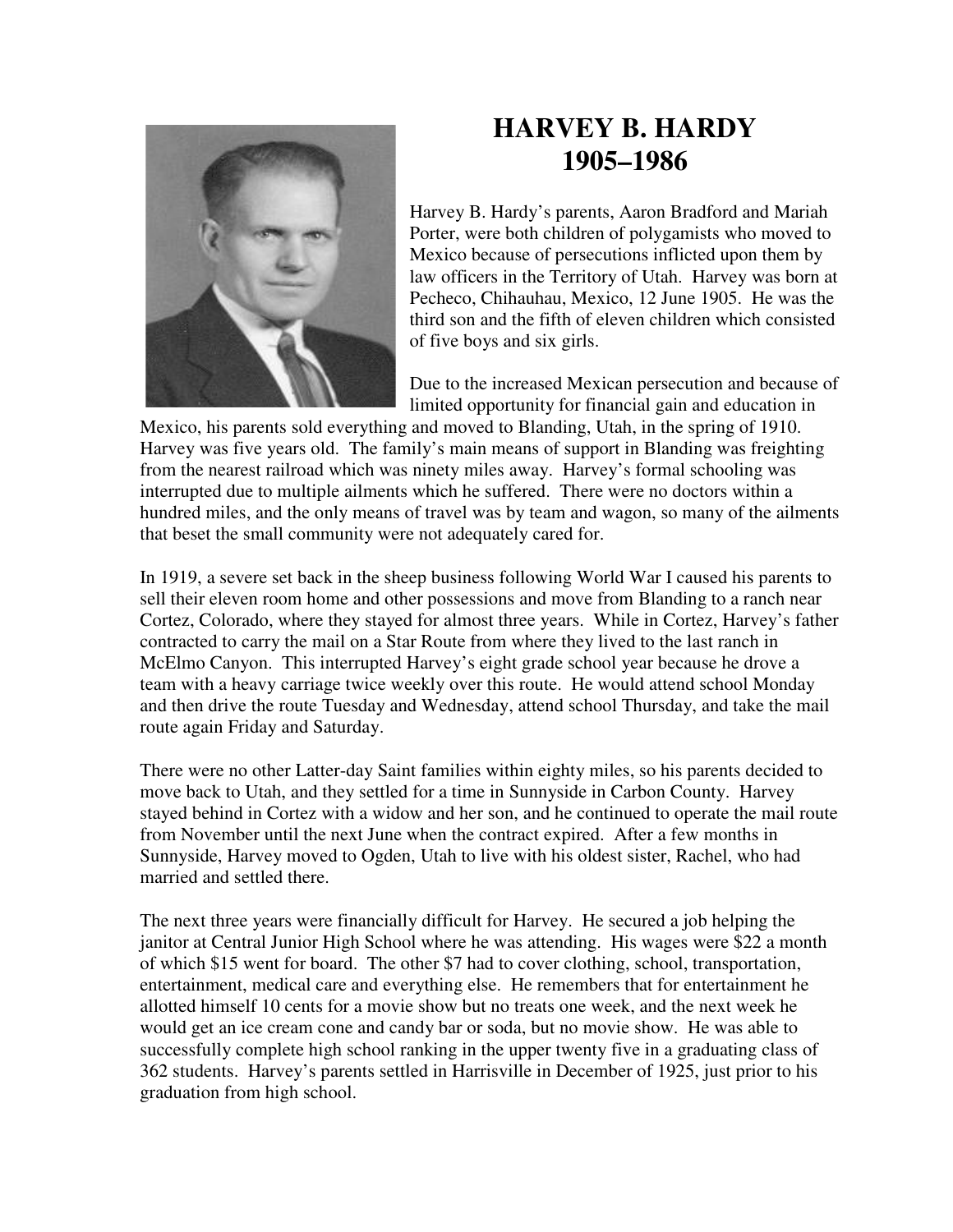Before the family had even finished moving into their Harrisville home, eight lovely young ladies waded through snow over two feet deep to present themselves at the door of their home. They asked for Harvey and his brother Loren. Harvey and Loren were covered from head to foot with soot from setting up a coal stove, and the house was still littered from moving on a wintry day. One of the young ladies, Thelma Brown, asked Loren for a date to a leap year dance that was being held in a couple of days. She later became his wife. Another in the group asked Harvey to the dance, and although she was a very lovely person, another girl in the group appealed to him. After the dance and a return date, he secured a date from Mildred Rosetta Romrell, and from that time on, he had no interest in any other; however, it was four years before he gave Mildred a ring.

He worked on the railroad mail train #9, and for the forest service, and attended school until he graduated from Weber Junior College. On 3 June 1929, he and Mildred were married in the Salt Lake Temple. Because of the depression in 1929, they struggled financially, but he was never out of work more than two or three days at any one time. They moved to Salt Lake City in 1930, and he attended the University of Utah. He taught school for the next three years.

On 12 July 1930, a baby daughter was born. They named her Marian, but she died the same day as her birth. When their son Keith E., born 30 March 1933, was a few months old, they moved into a home across the street from Mildred's father, Hyrum James Romrell. It was the same house in which Mildred's mother, Ruby Rosetta Taylor, was born. Harvey and Mildred later purchased the house and made it their permanent home. It was located at 1138 North Harrisville Road. In January 1938, Harvey accepted a position with the postal department as a letter carrier and made that a career. On 26 October 1936, another daughter, Maxine, was born.

Harvey and Mildred held many responsible positions in the Harrisville Ward of the Church of Jesus Christ of Latter-day Saints. After he retired from the postal service, they served two missions; one to England and one to Canada, and they traveled extensively throughout the world. After a very fulfilling and happy live, Harvey passed away 5 December 1986 from cancer.

Their son, Keith, served a Swiss-Austrian Mission for the LDS Church. When he returned home, he was drafted into the Army and was sent to Berlin, Germany, where he met Patricia Caffey who was serving a LDS mission there. They married in the Los Angeles Temple, 3 October 1958, and raised four children: David, Alan, Lynette, and Carolyn. Pat died 15 September, 2000. On 2 February 2002, Keith married Marlene Peterson. He and Marlene served together in the Alabama Birmingham LDS Mission for 18 months. Keith died 30 October 2009, from acute myeloid leukemia.

Daughter, Maxine, began as organist in the Harrisville LDS Ward at age ten, and has served as organist for every organization. She also served as Relief Society president and counselor in Primary. She married Raymond R. Grange in the Salt Lake Temple, 8 March 1956. They raised five children: RaeAnn, Pauline (Polly), Stephen, Michael, and Bruce. They also welcomed a Navajo Indian daughter, Virginia, into their home for several years.